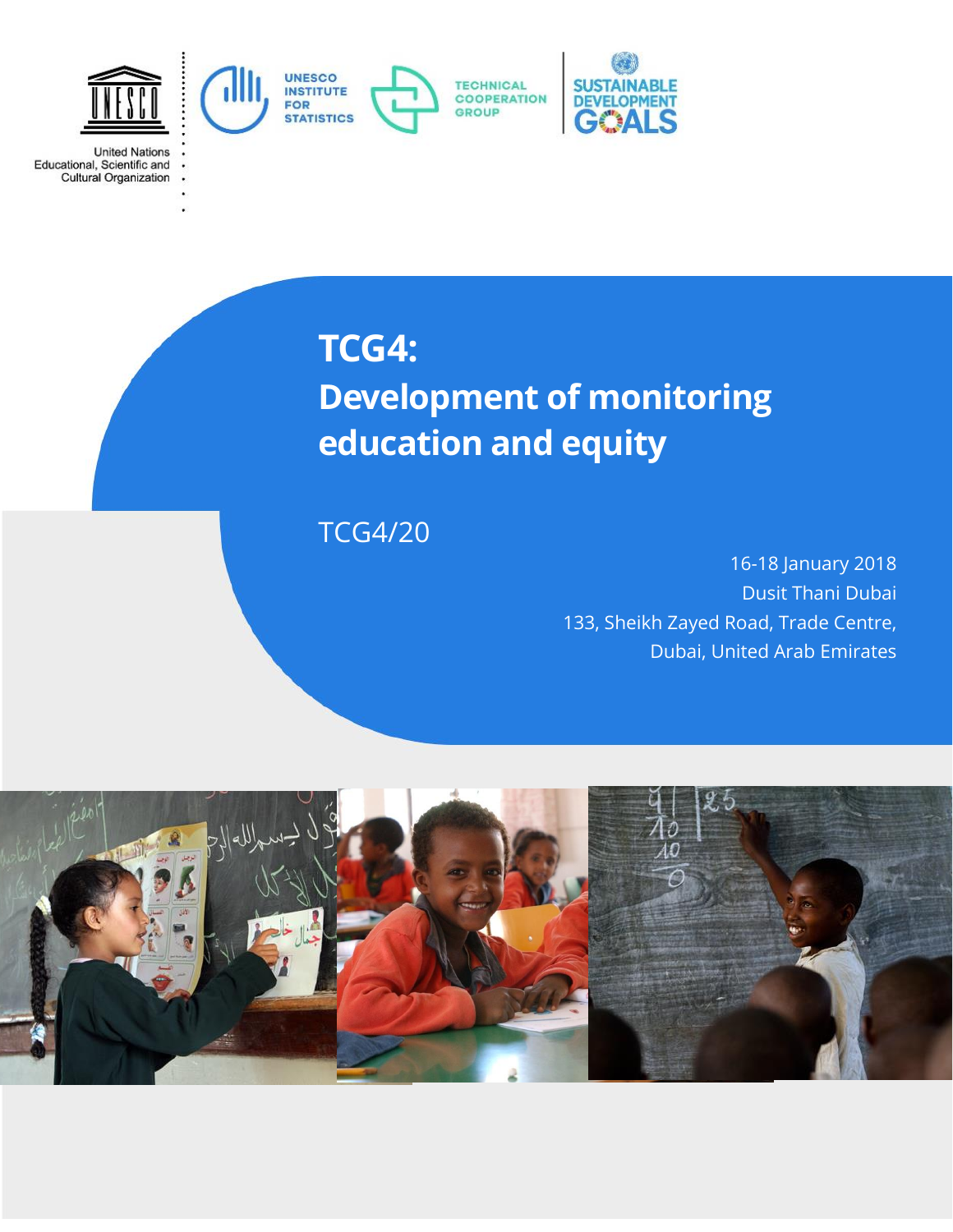

#### **Inter-Agency Group on Education Inequality Indicators (IAG-EII): Summary of third meeting** UNESCO Institute for Statistics, Montreal

13 December 2017

# **1. PARTICIPANTS**

- Global Partnership for Education
	- o Moritz Bilagher, [mbilagher@globalpartnership.org](mailto:mbilagher@globalpartnership.org)
- ICF
- o Sunita Kishor, [sunita.kishor@icfi.com](mailto:sunita.kishor@icfi.com) (via teleconference)
- OECD
	- o Camila de Moraes, [Camila.DEMORAES@oecd.org](mailto:Camila.DEMORAES@oecd.org) (via teleconference)
	- o Corinne Heckmann, [Corinne.HECKMANN@oecd.org](mailto:Corinne.HECKMANN@oecd.org) (via teleconference)
- RTI International
	- o Luis Crouch, *crouch@rti.org* (via teleconference)
- UNESCO Institute for Statistics
	- o Friedrich Huebler, [f.huebler@unesco.org](mailto:f.huebler@unesco.org)
	- o Alison Kennedy, [a.kennedy@unesco.org](mailto:a.kennedy@unesco.org)
	- o Olivier Labé, [o.labe@unesco.org](mailto:o.labe@unesco.org)
	- o Silvia Montoya, [s.montoya@unesco.org](mailto:s.montoya@unesco.org)
	- o Anuja Singh, [a.singh@unesco.org](mailto:a.singh@unesco.org)
	- o Brenda Tay-Lim, [b.tay-lim@unesco.org](mailto:b.tay-lim@unesco.org)
	- o Hélène Tran, [h.tran@unesco.org](mailto:h.tran@unesco.org)
	- o Wendy Weng, [x.weng@unesco.org](mailto:x.weng@unesco.org)
- **UNICEF** 
	- o Shane Khan, [smkhan@unicef.org](mailto:smkhan@unicef.org) (via teleconference)
	- o Suguru Mizunoya, [smizunoya@unicef.org](mailto:smizunoya@unicef.org)
	- o Francis Ndem, [andem@unicef.org](mailto:andem@unicef.org) (via teleconference)
- University of Bristol
	- o Daniel Capistrano, [daniel.capistrano@bristol.ac.uk](mailto:daniel.capistrano@bristol.ac.uk) (via teleconference)
- World Bank
	- o Husein Abdul-Hamid, [habdulhamid@worldbank.org](mailto:habdulhamid@worldbank.org) (via teleconference)
	- o João Pedro Azevedo, [jazevedo@worldbank.org](mailto:jazevedo@worldbank.org) (via teleconference)
	- o David Newhouse, [dnewhouse@worldbank.org](mailto:dnewhouse@worldbank.org) (via teleconference)
	- o Mimi Oseni, [goseni@worldbank.org](mailto:goseni@worldbank.org) (via teleconference)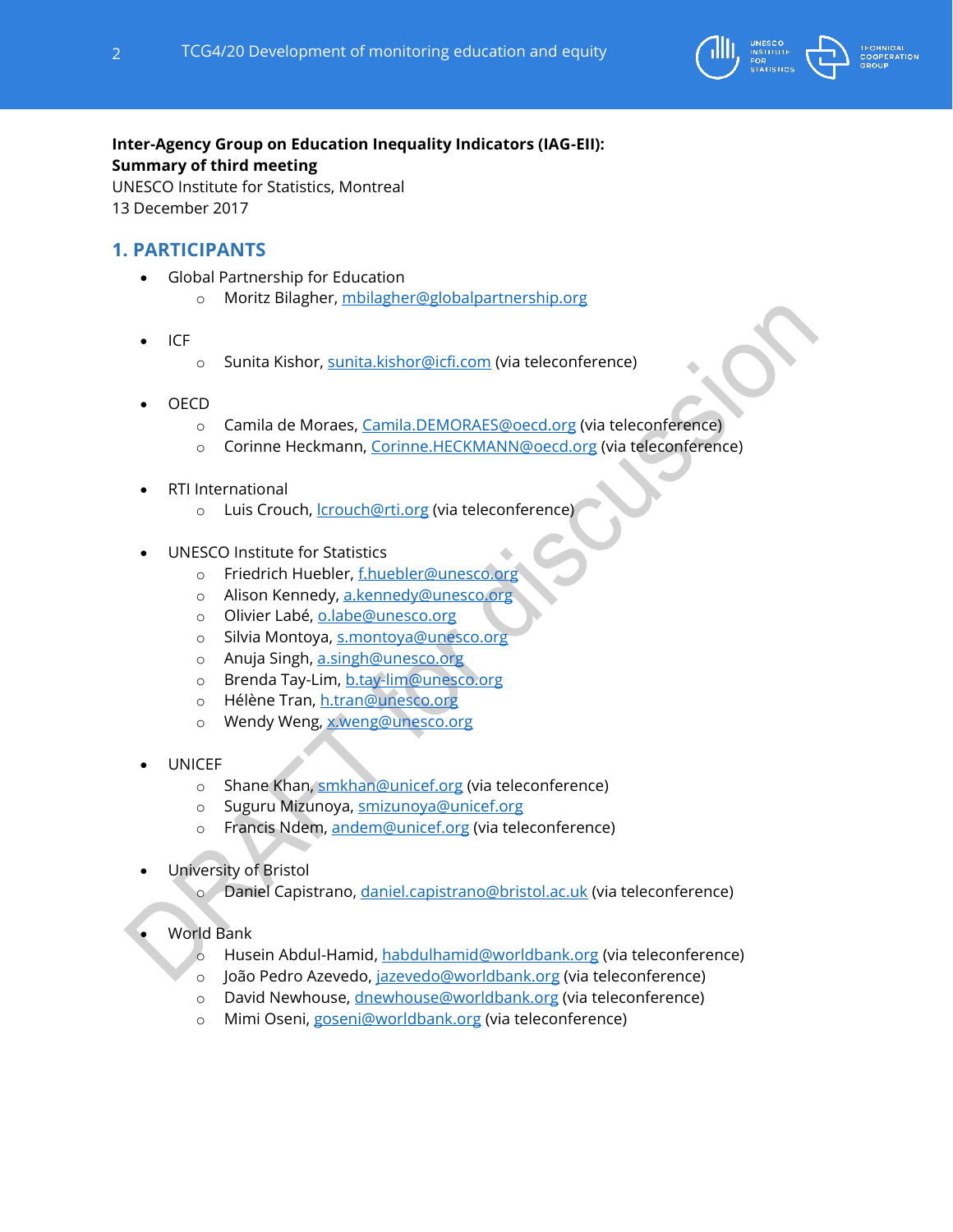

# **2. MEETING OBJECTIVES**

Members of the Inter‐Agency Group on Education Inequality Indicators (IAG‐EII) convened for their third meeting, hosted by the UNESCO Institute for Statistics in Montreal. The purpose of the meeting was to learn about recent activities related to education and equity, examine the methodology and data availability for parity indices (SDG indicator 4.5.1), review standards for reporting of indicators calculated from household survey data, and discuss future activities of the IAG.

## **3. MEETING SUMMARY**

Silvia Montoya, UIS Director, opened the meeting and summarized the objectives for the day.

#### **3.1. Session 1: Summary of activities since last IAG meeting**

The first session, moderated by Friedrich Huebler, was dedicated to a summary of activities since the last IAG meeting.

In a presentation, Huebler gave an overview of **UIS activities** related to the IAG, which included the creation of an IAG website [\(http://uis.openplus.ca/iag/\)](http://uis.openplus.ca/iag/) and finalization of the definitions for three indicators, in collaboration with focal points from the GEM Report, OECD, UNICEF and the World Bank: completion rate (SDG indicator 4.1.4), out-of-school rate (SDG indicator 4.1.5), and percentage of children over-age for grade (SDG indicator 4.1.6). The UIS also launched an updated "Equity in Education" web page in December 2017 ([http://uis.unesco.org/en/topic/equity-education\)](http://uis.unesco.org/en/topic/equity-education) and expanded access to its database of education indicators through the UIS Data API [\(https://apiportal.uis.unesco.org\)](https://apiportal.uis.unesco.org/) and the UIS.Stat data warehouse [\(http://data.uis.unesco.org\)](http://data.uis.unesco.org/).

Huebler also summarized recent data releases by the UIS, which included the addition of location and wealth parity indices. In February 2018, the UIS will add disaggregated data for SDG indicator 4.2.2, the participation rate in organized learning (one year before the official primary entry age). Lastly, he introduced recent and upcoming UIS publications, among them a forthcoming "Handbook on Equity in Education" that is intended as a reference for professionals involved in the measurement and monitoring of equity in education, as well as several UIS fact sheets and information papers on topics such as education and disability, education expenditure by households, out-of-school children, and children and adolescents not learning.

Suguru Mizunoya gave a presentation on **UNICEF activities** on education and equity. UNICEF maintains a database with disaggregated indicators from household survey data and plans to add indicator 4.2.2. He also presented work by UNICEF on standard errors and on regressions using education indictors. The sixth round of UNICEF's MICS surveys is being rolled out in more than 40 countries between 2017 and 2019 and UNICEF plans to publish MICS education reports for these countries.

UNICEF developed a Foundational Learning Skills Module for MICS and other surveys, targeting children aged 7-14 years to collect nationally representative data for the grade 2 and 3 component of SDG indicator 4.1.1 (minimum proficiency in reading and mathematics). Because of the regional distribution of MICS, limited data will be collected for some regions, unless the new module is adopted by DHS and other surveys. UNICEF also developed a Parental Involvement in Education and Learning Environment module, and a Child Functioning Module to identify children with disabilities. Mizunoya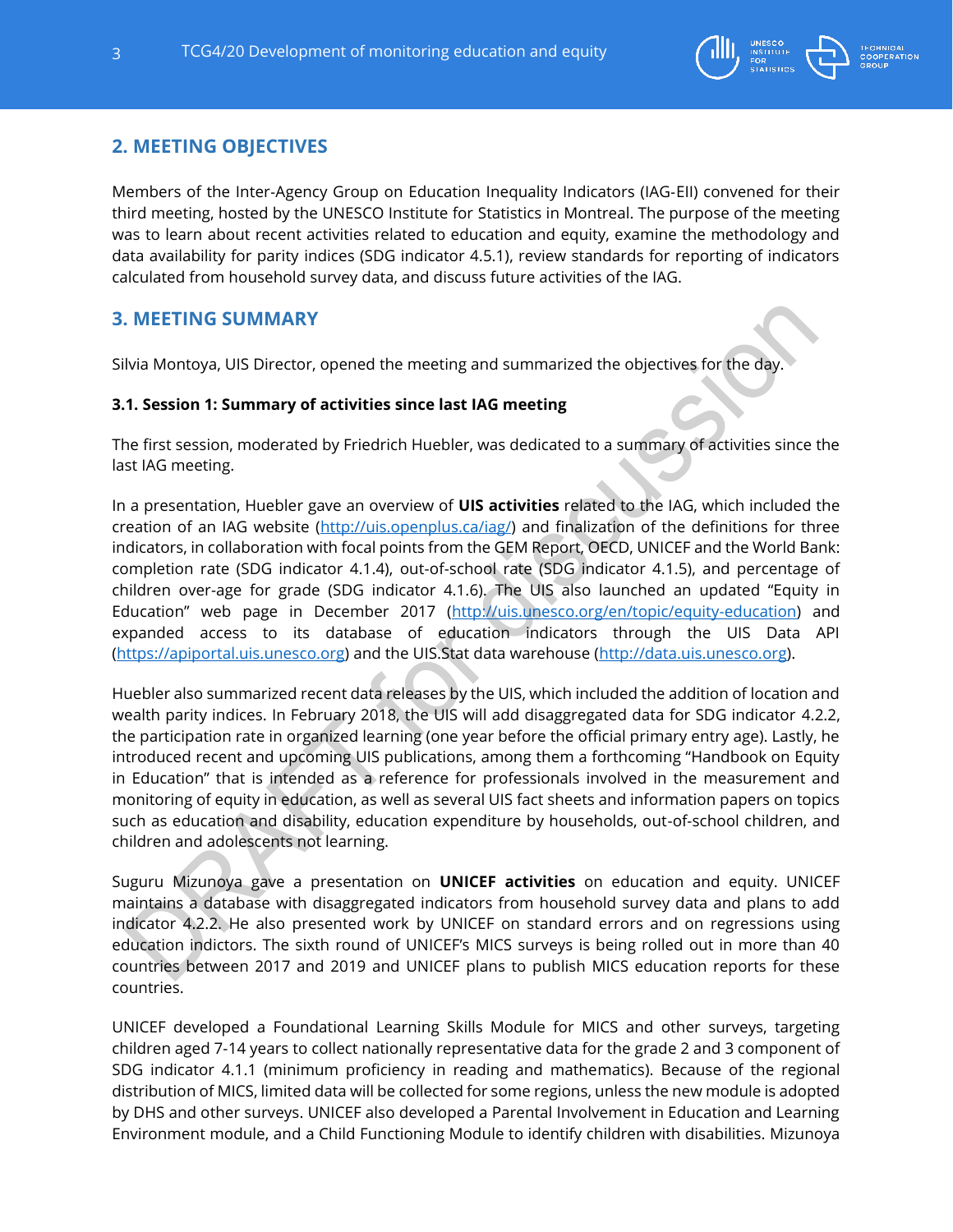

Daniel Capistrano followed with a presentation on work on **SDG indicators 4.3.1** (participation rate of youth and adults in formal and non-formal education and training) **and 4.6.3** (participation rate of illiterate youth/adults in literacy programmes) that he carried out for the Technical Cooperation Group on the Indicators for SDG 4-Education 2030 (TCG). Information for indicator 4.3.1 is collected with different surveys (among them AES, PIAAC and SWTS), but the information is not fully comparable because these surveys cover different age ranges and forms of education and because the reference period is not always identical. For indicator 4.6.3, data are available from UIS data collection and from a limited number of national surveys. One issue that was raised during the discussion that followed the presentation is the fact that the number of participants in literacy programmes can exceed the number of illiterate persons, which indicates repeated participation by the same population in literacy programmes.

In the last presentation in this session, Brenday Tay-Lim described options for measuring **SDG indicator 4.6.1** (proportion of population in a given age group achieving at least a fixed level of proficiency in functional literacy and numeracy skills). The first option is to carry out a stand-alone assessment of literacy and numeracy skills. Tay-Lim compared PIAAC and STEP and concluded that the PIAAC conceptual framework could be used to collect data for indicator 4.6.1 because it covers literacy and numeracy, while STEP only covers literacy. One problem with PIAAC is that it is designed for countries at a high level of literacy and is not well suited to capture the skills of low-literate populations. For the latter, OECD is developing a Short Literacy Survey (SLS). UNESCO is considering a Short Literacy and Numeracy Survey (SLNS) but this work is at a very early stage. A second option would be to apply a literacy and numeracy test to a reduced sample and to use the scores to estimate the literacy and numeracy skills of a larger sample, e.g. from a population census. A third option is to add a literacy and numeracy module to existing survey programmes. The costing of assessments was discussed after the presentation. Countries may look at the cost of a survey like MICS and conclude that the cost of a literacy and numeracy assessment should not exceed the per-indicator cost of data collected with a multi-topic survey.

#### **3.2. Session 2: SDG indicator 4.5.1: parity indices (female/male, rural/urban, bottom/top wealth quintile and others)**

The second session, on parity indices and issues linked to disaggregation, was moderated by Moritz Bilagher.

Friedrich Huebler gave a presentation on **SDG indicator 4.5.1**, parity indices, which are expected to be calculated for close to 30 global and thematic indicators for SDG 4. Huebler described three problems with parity indices as they are currently calculated and presented. First, indicators like the gender parity index (female/male value of an indicator) are not symmetrical around 1 and have no upper limit. This problem can be solved by calculating an adjusted parity index. For example, the adjusted GPI is calculated as female/male if the female value is less than or equal to the male value, and as 2-1/GPI if the female value is greater than the male value. The adjusted GPI is symmetrical around 1 and is limited to values between 0 and 2. Because of this, adjusted parity indices are also suitable for indicators that tend to approach 0, such as the out-of-school rate; the unadjusted parity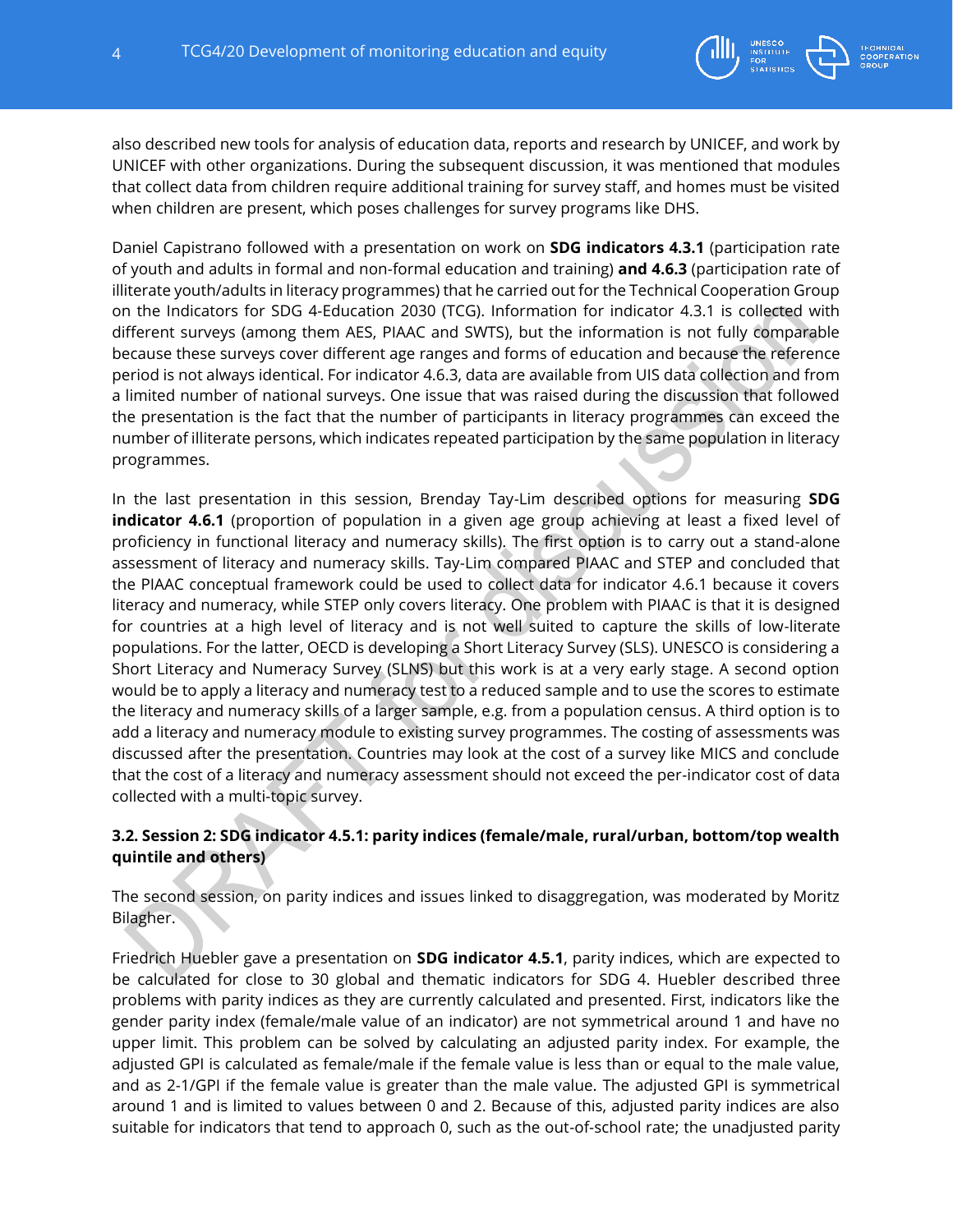

index is likely to take on extreme values with such indicators. Huebler also proposed a new standard way of visualizing parity indices, with bars that originate at 1 instead of 0 so that the bar length indicates the degree of disparity.

The second problem that affects parity indices is a lack of standard definitions for dimensions of disaggregation. For example, there is currently no universal definition of "urban" and "rural", wealth indices calculated from information on household assets are not fully comparable across countries, and the definitions of disability vary across surveys and censuses. Because of these problems, it is important to document all data sources and definitions. Third, for several SDG 4 indicators no or only limited data are available in the database of the UIS. To close this gap, it is necessary to explore new data sources, develop new data collection instruments, and increase the cross-national comparability of data.

Corinne Heckmann also gave a presentation on **parity indices**, focusing on disaggregation by sex, socioeconomic status, immigrant status, and urban or rural location. She highlighted gaps in current data availability, as well as problems of comparability across countries and surveys. She gave the example of socioeconomic status, for which parental education is used by OECD as a proxy for some indicators, and urban or rural location, for which subnational areas are used as a proxy for some indicators.

The last presentation in this session was given by Moritz Bilagher, who spoke about **parity indices** from the perspective of GPE and mentioned additional dimensions for which data are currently not widely available, including ethnicity and conflict-affected populations. He also described the GPE Equity Index, which combines information on disparities linked to sex, location and wealth and which was developed in cooperation with the UIS, GEM, UNICEF and the World Bank. According to work by the GPE, socioeconomic status is the most important descriptor of learning. Lastly, he described a new project of GPE and UIS on disaggregation of education statistics by disability status.

The **discussion after the presentations** covered several issues. For wealth indices, cross-country comparability and the question of absolute versus relative wealth was discussed. The present wealth index, with its five quintiles, is a measure of relative wealth within a country. By contrast, an absolute wealth index with comparable values across countries would yield levels of wealth that would not be relevant in many countries. SDG monitoring is regional, which has important implications for regional aggregates based on the wealth index and for comparisons of inequality within and between countries. Regional analysis based on national wealth indices is still possible because disparities between the richest and poorest segments of a country's population are important regardless of the national level of development. As an alternative, analysis of education data in relation to national and global poverty lines was discussed but for such analysis limited data are currently available.

Other dimensions of disaggregation were also reviewed. For location, it was remarked that the distinction between urban and rural is not truly binary but a continuum. The participants also agreed that age would be an important dimension of disaggregation, for example to compare the literacy skills of older and younger cohorts. Another potential comparison could be made between the public and private sector, although varying definitions of "private" across countries would complicate such analysis.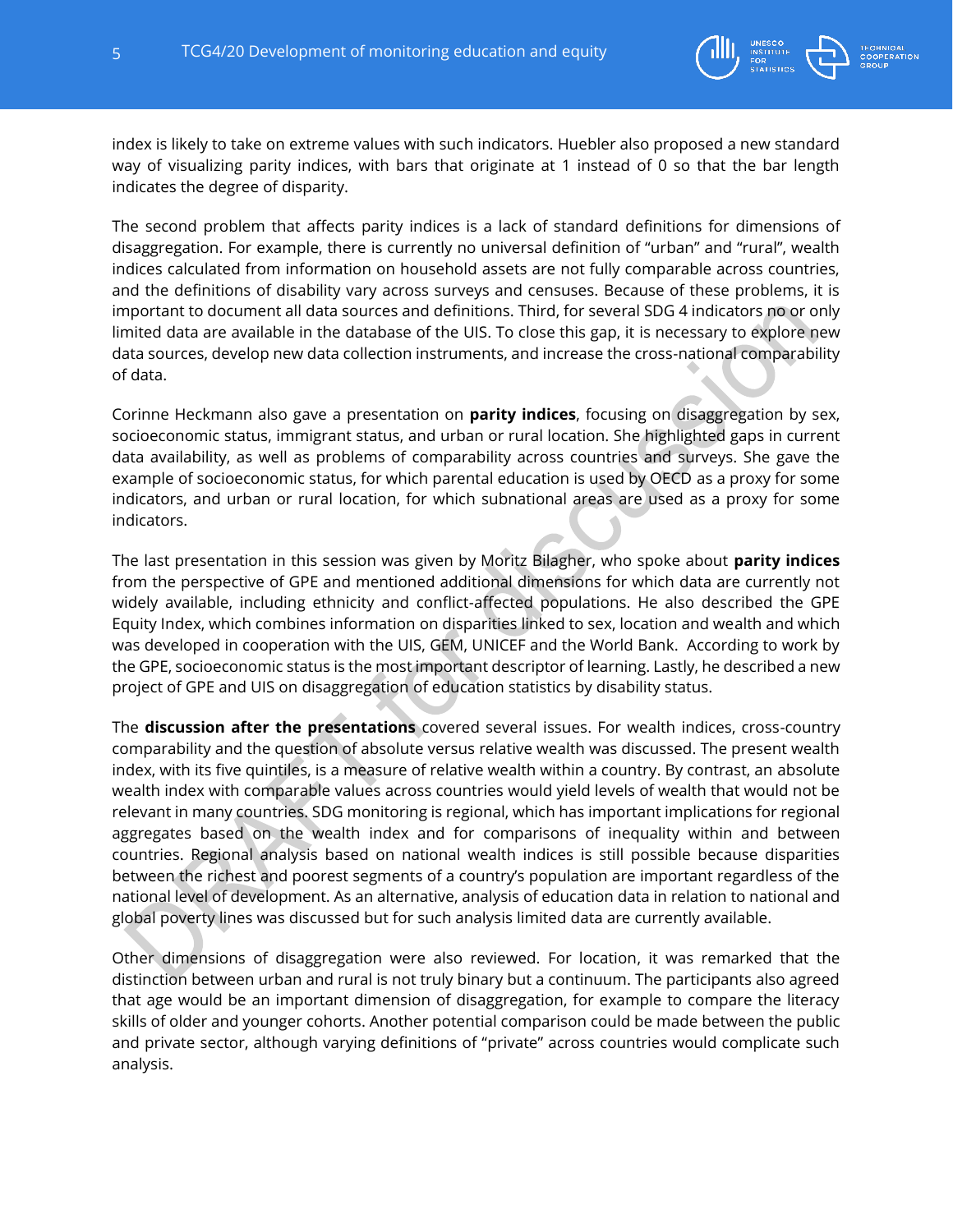

#### **3.3. Session 3: Standards for reporting of indicators calculated from household survey data**

The third session, on standards for reporting, was moderated by Suguru Mizunoya.

First, João Pedro Azevedo and David Newhouse gave a presentation on the use of **harmonized household survey data** at the World Bank. Recoding individual surveys to assign common variable names and common codes facilitates easy and rapid cross-country analysis. The World Bank archive contains mostly survey data obtained from National Statistics Offices. Azevedo and Newhouse described two main harmonized databases with individual-level data: the Global Micro Database (GMD) and the International Income Distribution Database (I2D2). Combined, these databases contain data from close to 1500 surveys from more than 150 countries, covering the years 1989 to 2014. Education variables are limited to school attendance, educational attainment, and literacy. Household expenditure on education is available for a subset of countries.

In the **discussion** that followed, options for collaboration between the World Bank and other organizations were examined. Access to the databases by non-World Bank staff is limited because of restrictions imposed by countries but it is possible to work on joint products. It would also be possible for the World Bank to produce indicator estimates and share them with others for dissemination. Another option would be a joint work plan involving UIS, UNICEF and the World Bank, possibly with financial support through the new Knowledge and Innovation Exchange (KIX) program of GPE.

Next, Friedrich Huebler gave a presentation on **reporting standards for education indicators** calculated from household survey data. He highlighted three challenges for reporting of disaggregated data. First, the sample size is a problem for calculation of indicators, especially as a survey sample is increasingly disaggregated to examine smaller subgroups of the population. At present, the UIS suppresses all indicator estimates calculated from fewer than 25 unweighted observations, similar to DHS and MICS. Sample size is a particular challenge for disability and similar relatively rare characteristics, where even simple disaggregation by sex is not always possible. Second, Huebler reviewed the benefits and drawbacks of the calculation and reporting of measures such as standard errors, confidence intervals and coefficients of variation. Third, he described some issues related to documentation of education data and indicators.

Suguru Mizunoya gave a presentation on **reporting standards used by UNICEF**. For MICS, indicator values are suppressed if the unweighted sample size is less than 25. For unweighted sample sizes between 25 and 49, indicator values are reported in parentheses. For key indicators, standard errors are provided in MICS reports. Mizunoya also mentioned that for the calculation of regional and global estimates, data must be available for more than 50% of the population in a region. (The UIS requires publishable data for at least 33% of the population in a region but generates imputations for each country without data.)

The **discussion** for this topic led to the conclusion that the calculation and dissemination of standard errors for all indicators is not feasible and that standard errors should not be used to decide on publication or non-publication. Instead, it was recommended to calculate standard errors only for key indicators, similar to DHS and MICS reports and *Education at a Glance* by the OECD, and to disseminate them with guidelines for readers. The group also discussed exploring alternatives to parity indices for measurement of disparities, in preparation of the SDG indicator review in 2020. The use of regression results to assess the significance of differences between groups of disaggregation was also reviewed.